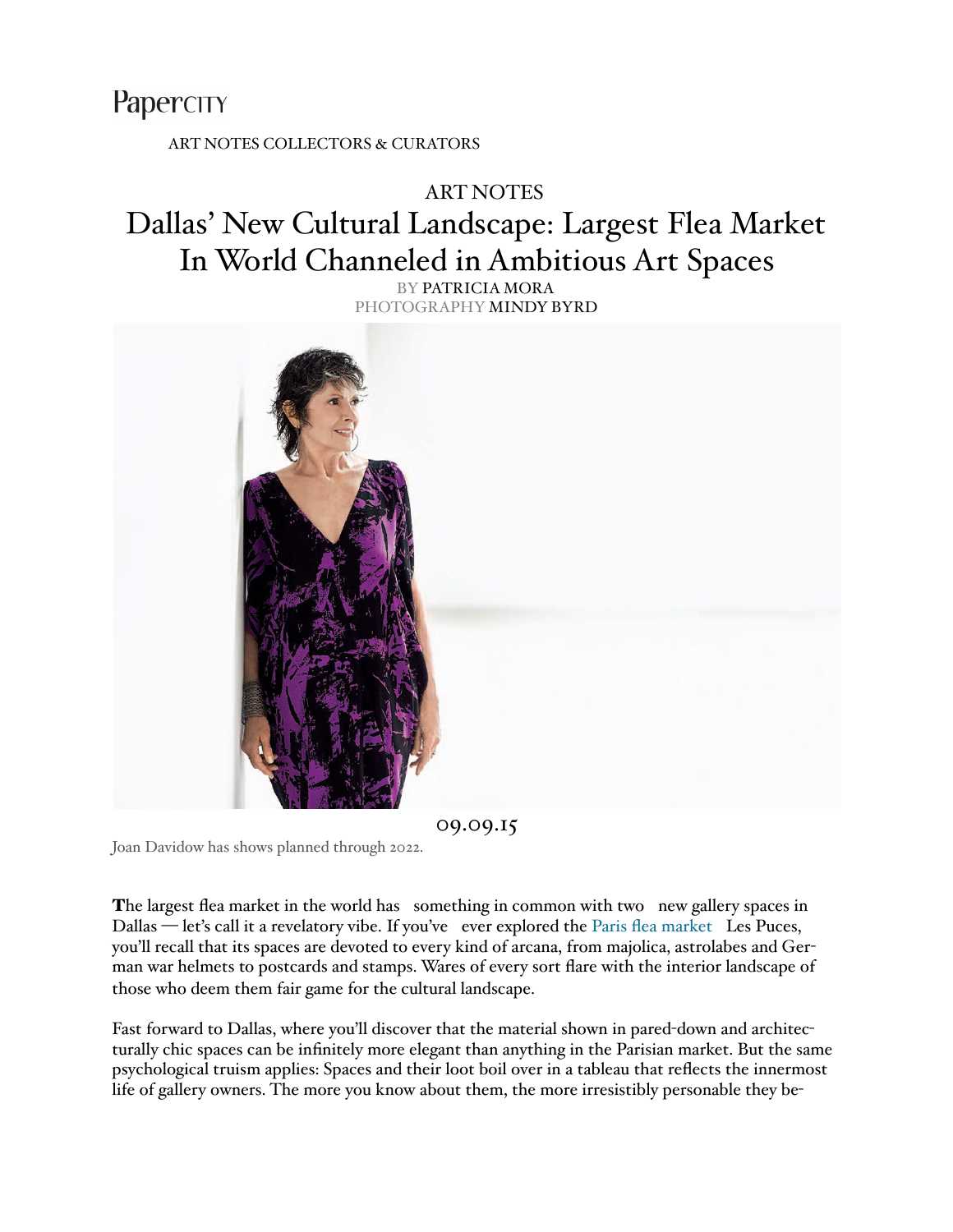come. Two new galleries in Dallas are coming to the fore, and they're both atypical and marvelously intriguing. Joan Davidow and Capera Ryan have each opened a space in the burgeoning area west of Riverside Drive — which, for the directionally challenged, translates as "closest to the levee."

We are witnessing a perfect storm of deeply talented people doing deeply interesting things in deeply tasteful spaces, as evidenced here. Both Davidow and Ryan are setting land-speed records for hectic enthusiasm. Their personalities are quite different, but their passion for their work billows forth, and their stories are captivating. One is imprinted with a touch of haute bohemia. And the other? Well, it's haute, all right, but with a dollop of Eastern mysticism thrown in for good measure.

## JOAN DAVIDOW — SITE 131

At one o'clock on a hot Sunday afternoon, Joan Davidow— one of the most respected doyennes of the Dallas art world — met me outside a construction site on Payne Street. She stood in the heat alongside fencing and piled sand and looked the epitome of the art gallery habitué: dark sunglasses, a simple black dress and just the right amount of bangle. She emitted a fragrance faintly reminiscent of citrus orchards. Compelled to ask what the scent was, I expected to hear the name of something from the trove of Dior o[r Hermès.](http://www.gq-magazine.co.uk/style/articles/2015-09/09/hermes-mens-site-launch-manifeste) She waved her hand and said, "Oh, it's a men's fragrance, so nice and clean." And so it began.

She threaded her way through a pathway of piled rubble, a few tossed bricks and makeshift lunch setups for workers. "Is it lunchtime?" she inquired casually. This was my initiation into Site 131, an upcoming nonprofit gallery that's the rapidly emerging joint effort of Davidow and her son, Seth.

While she will take the helm in the curatorial department, Seth, an avid collector, will offer aesthetic input. He's also providing entrepreneurial heft and is tremendously keen on working with his mother



on their new and ambitious enterprise. Their closeness is palpably genuine, and one gets the feeling